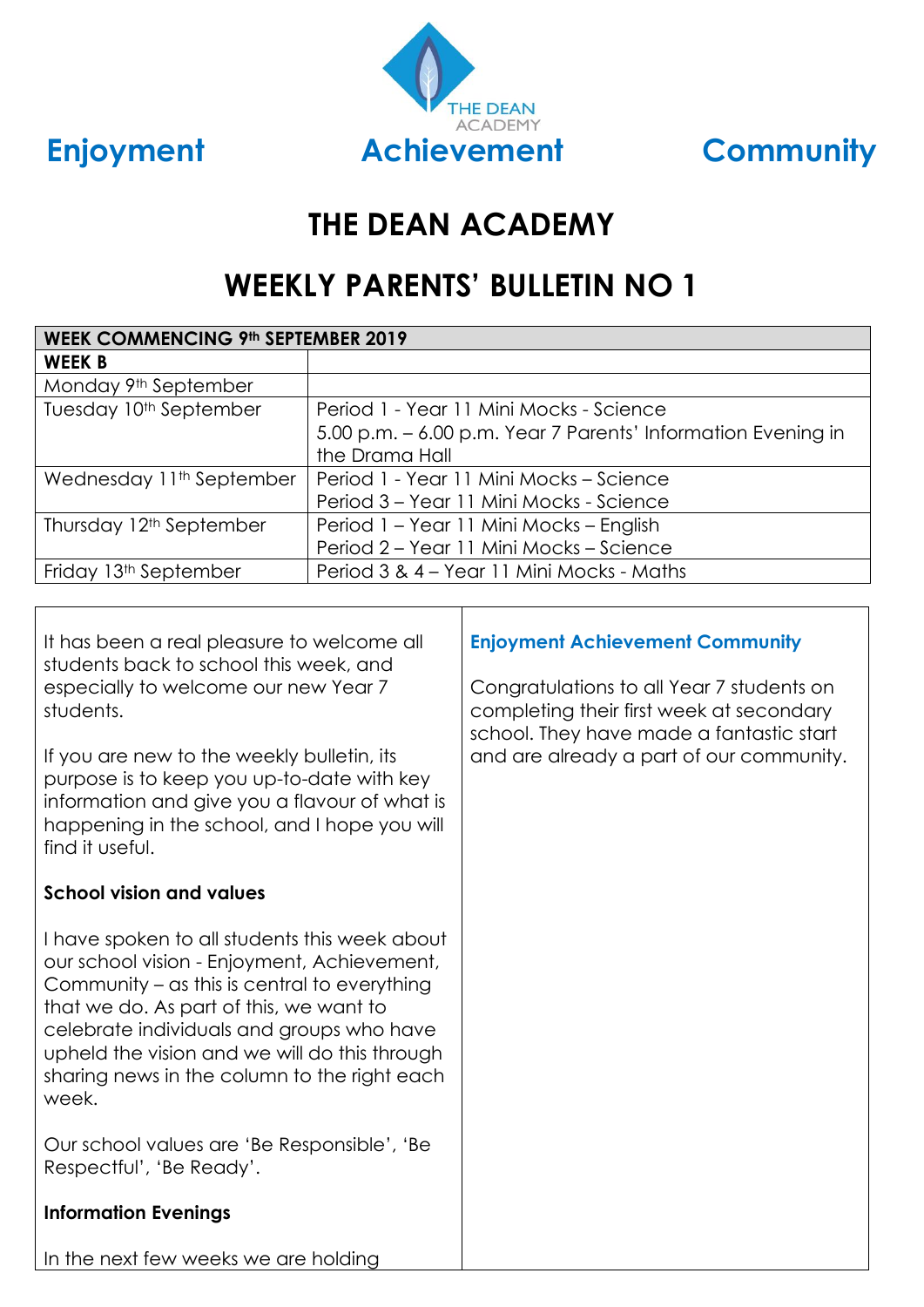information evenings for every year group. I would encourage you to attend if you possibly can. We will give you key information about the new procedures, details of the year ahead and a chance to ask questions to key staff. The information evenings take place between 5pm and 6pm and are on the following dates:

**Tuesday 10th September - Year 7 Tuesday 17th September – Year 10 Tuesday 24th September – Year 8/9**

**Year 11 have their first information evening and parents evening on Thursday 24th October.**

### **Uniform**

Thank you for your support in ensuring students come to school in the correct uniform. Students look very smart in their TDA Trousers and Skirts. We are giving students 2 weeks to make any corrections to their uniform – if you are in the process of buying the uniform please write a note so your son/daughter does not receive a conduct point.

School logos for trousers/skirts are on sale from the school reception.

If you would like any further information regarding uniform, the full policy is on our website.

### **Open Days and Evening**

On Thursday 19th and Friday 20th September we have our open days. We welcome visitors on these days and will organise tours of the school from 9.15 – 10.30 a.m. and 11.30 a.m. – 1.30 p.m. Our Open Evening will take place on Thursday 19th. If you would like to come and have a look around at any other time, please do not hesitate to get in touch.

#### **Clubs/Activities**

The list of Clubs/Activities is currently being updated and will be issued in the Parents' Bulletin over the next couple of weeks.

#### **Lost Mobile Phone**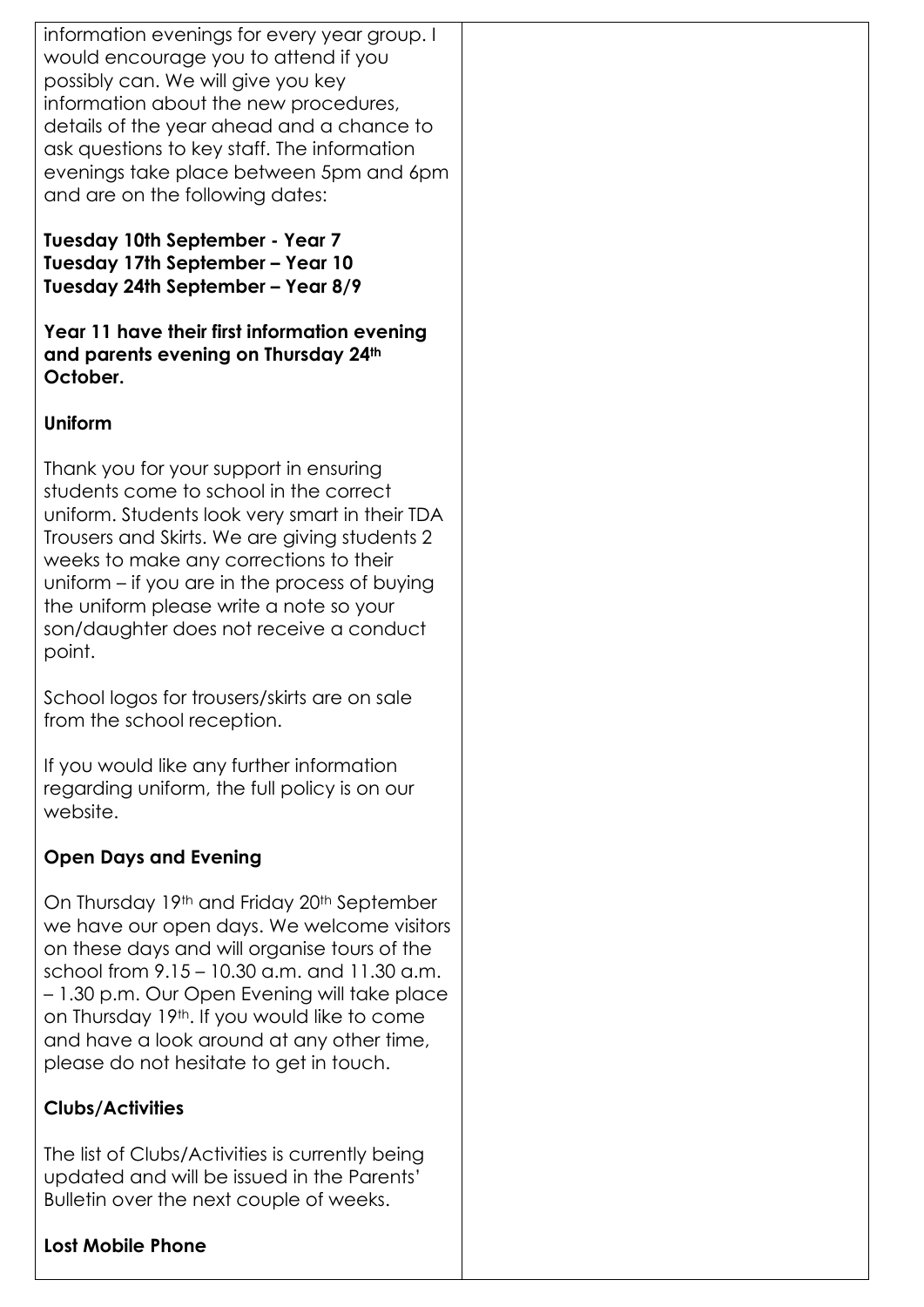| If your son/daughter lost a mobile phone on                                          |  |
|--------------------------------------------------------------------------------------|--|
| Tuesday 3rd September please ask them to                                             |  |
| see Theresa Whatley, Head's PA. The phone<br>was found in Lydney Park by a member of |  |
|                                                                                      |  |
| the public.                                                                          |  |
|                                                                                      |  |
|                                                                                      |  |
|                                                                                      |  |
|                                                                                      |  |
|                                                                                      |  |
|                                                                                      |  |
|                                                                                      |  |
|                                                                                      |  |
|                                                                                      |  |
| <b>Tom Beveridge - Headteacher</b>                                                   |  |

## **GLOUCESTERSHIRE CONSTABULARY OPEN DAY**

There is an open day coming up at Gloucestershire Constabulary, please see link below. This would be beneficial to anyone considering a career in the police or other law enforcement.

<https://www.gloucestershire.police.uk/events/open-day-2019/>

### **SCHOOL BUS INFORMATION**

Students should carry their bus passes at all times and the passes are valid for the whole year. If a pass is lost or damaged a replacement pass will cost £5.00 obtainable from Shire Hall, Gloucester only.

If you need to obtain a replacement bus pass for your child please visit: [www.gloucestershire.gov.uk/applyforabuspass](http://www.gloucestershire.gov.uk/applyforabuspass) to pay for your pass online. Replacement passes can no longer be ordered and paid for by telephone. If you need to enquire about the spare seat scheme please visit: [www.gloucestershire.gov.uk/spareseat](http://www.gloucestershire.gov.uk/spareseat)

If you are enquiring about your existing spare seat application and you have received an email receipt from Shire Hall, this means applications are currently being processed and you will be contacted by email in due course with the outcome.

Alternatively, you may be able to find the information you require by visiting the Gloucestershire County Council website: [www.gloucestershire.gov.uk/education](http://www.gloucestershire.gov.uk/education) where council information and services can be accessed 24 hours a day. If a student misses a bus or is refused travel home because they do not have their bus pass they should come back into the school so that parents can be contacted or arrangements can be made to get them home.

If a student forgets their bus pass they should see Theresa Whatley, Head's PA before 12.30 p.m. on the day who will contact Shire Hall to gain permission for the student to travel home that day otherwise they may be refused travel home.

#### **UNIFORM**

A reminder for parents that our school uniform and PE kit are compulsory for all students. Please see the school website for full details of the school uniform and PE kit. [www.thedeanacademy.org](http://www.thedeanacademy.org/)

**Our uniform suppliers are:-** Trutex Schoolwear, 99 Northgate Street, Gloucester, GL1 2AA, Tel No: 0845 521 0645, [www.gloucester.trutex.com](http://www.gloucester.trutex.com/)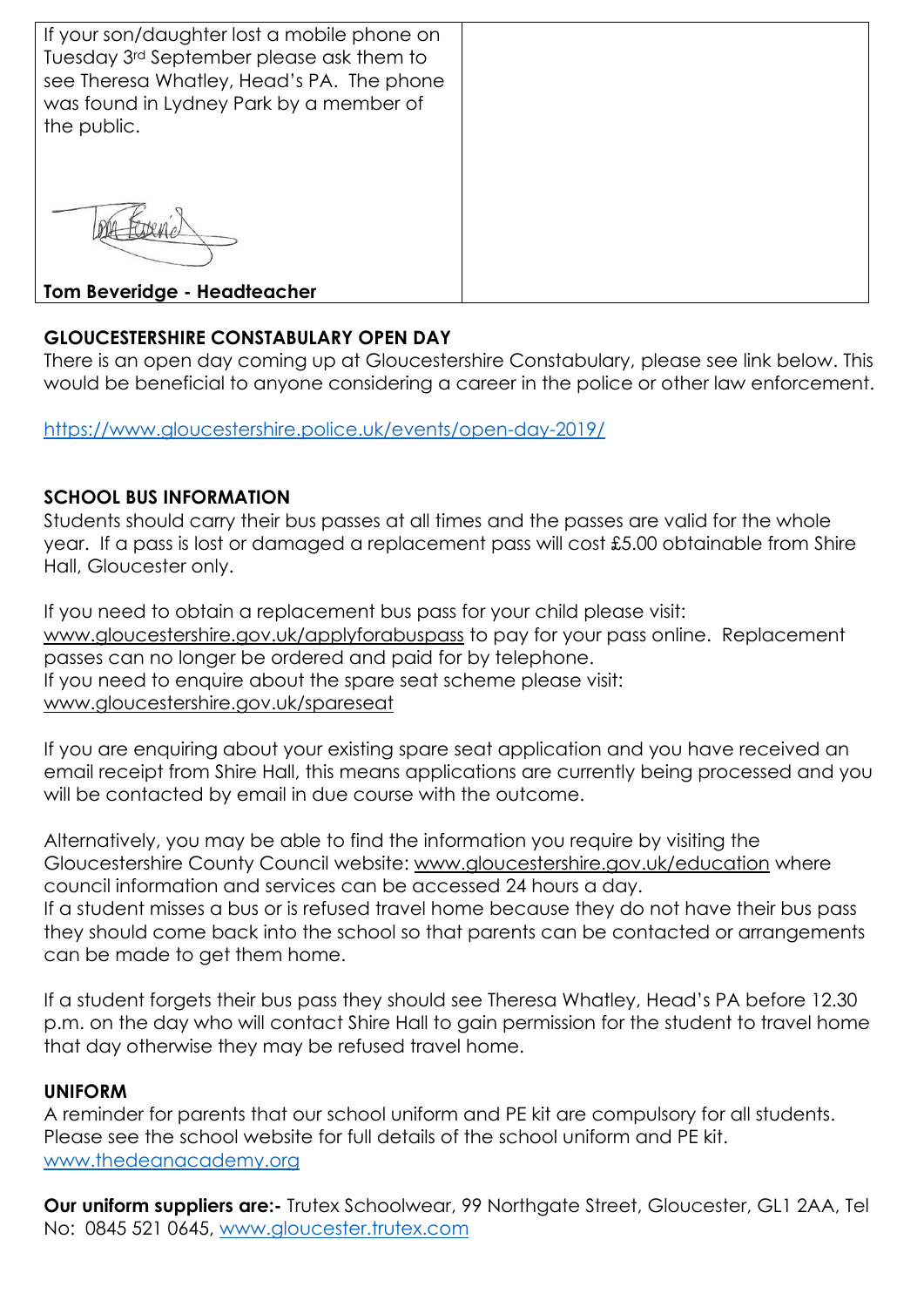**PE Kit is available from:** Macron Store, Unit 2.2, Barnwood Point, Corinium Avenue, Gloucester, GL4 3HX Tel No: 01452 386400, [www.macronstoregloucester.com](http://www.macronstoregloucester.com/)

## **FREE SCHOOL MEALS**

Apply online for Free School Meals. Check to see if you are eligible. [www.gloucestershire.gov.uk/freeschoolmeals](http://www.gloucestershire.gov.uk/freeschoolmeals)